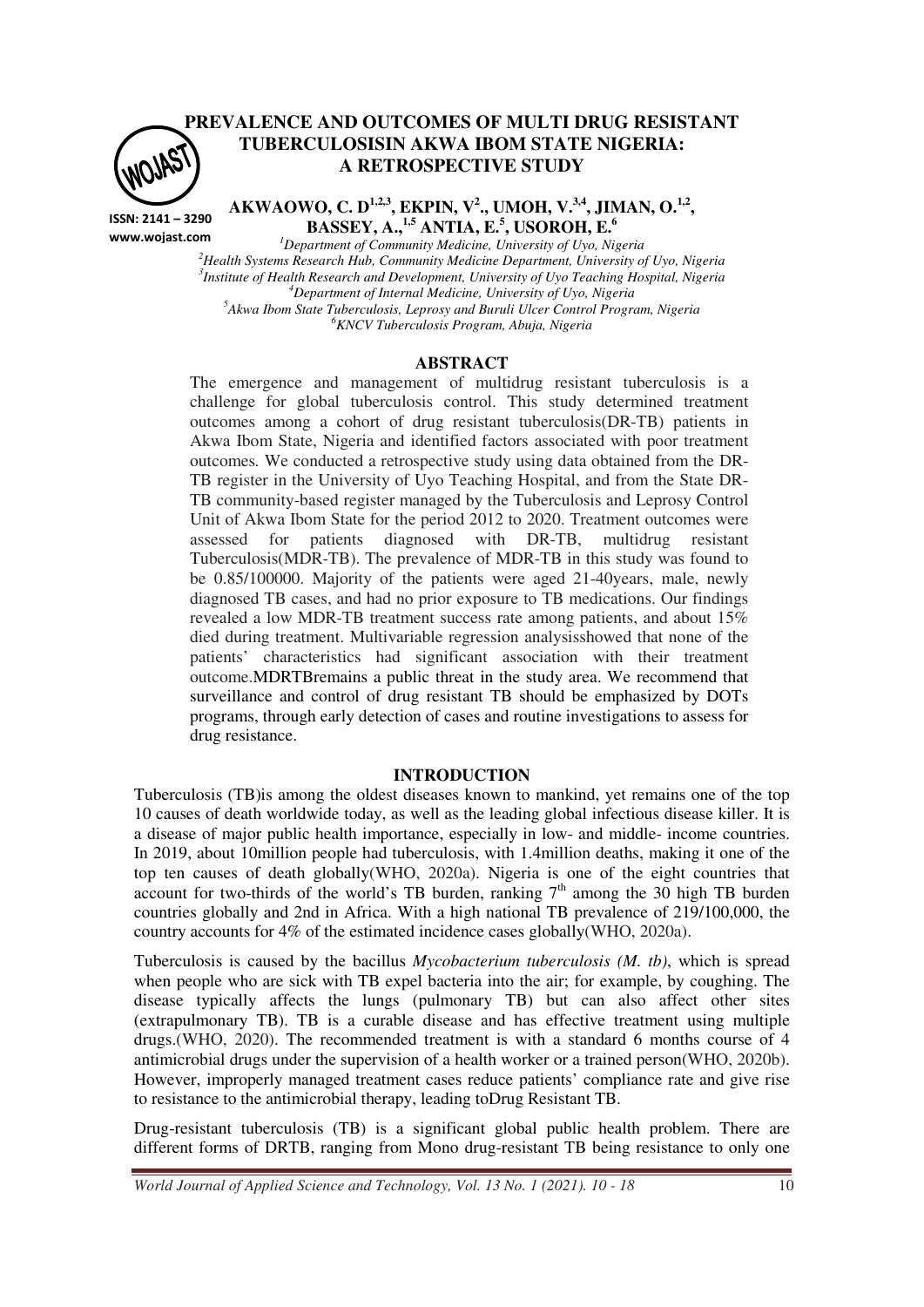anti-TB drug, Polydrug resistance which is resistance to either Isoniazid or Rifampicin and any other anti-TBdrug, and Multidrug resistance TB(MDRTB) - resistance to Isoniazid and Rifampicin- the major anti-TB drugs and finally XDRTB, being resistance to Isoniazid and Rifampicin with resistance to other drugs like the fluoroquinolones and the injectable medications.The drug-resistant forms of TB, especially multidrug resistant TB (MDR-TB) and extensively drug-resistant TB (XDR-TB) cause significant challenges for control of pulmonary TB and management of TB patients(WHO, 2020b). However, because greater than 90% of rifampicin (RIF)-resistant isolates are also isoniazid resistant, MDR-TB is frequently used as a surrogate for rifampicin resistance (RR).

MDR-TB is a form of TB caused by bacteria that do not respond to isoniazid and rifampicin, the two most powerful, first-line anti-TB drugs. MDR-TB is treatable and can be cured by using second-line anti TB drugs. However, second-line treatment options are limited and require extensive chemotherapy (up to 2 years of treatment) with medicines that are expensive and toxic(Dean et al., 2017; Onyedum et al., 2017).In 2018, WHO announced a change to a fully oral regimen as one of the preferred options for MDR-TB treatment, replacing injectable agents by more potent alternatives such as Bedaquiline (the first-ever medicine to be developed specifically for the treatment of MDR-TB)(Update Public Health, 2018).

Globally, a total of 206,030 people with multidrug- or rifampicin-resistant TB (MDR/RR-TB) were detected and documented in 2019, showing a 10% increase from 186,883 in the previous year(WHO, 2020). A meta-analysis of the prevalence of drug resistant TB in Nigeria revealed that the rate of any drug resistance among new TB cases was 32.0% and among previously treated cases 53.0% while multidrug resistance among new and previously treated TB cases was 6.0% and 32.0% respectively(Onyedum *et al*., 2017). The following group of TB patients fulfil the criteria of presumptive MDR-TB which are then further tested to confirm MDR-TB diagnosis: smear positive previously treated patients who define as relapse, return after default (RAD), and failure; new smear positive pulmonary TB patients whose sputum remains smear positive at month 2 or 3 of treatment; symptomatic close contacts of known MDR-TB patient, and new smear positive with Human Immunodeficiency Virus (HIV) infected patients. All presumptive MDR-TB cases are first evaluated by GeneXpert testing. The next investigation carried out before commencement of treatment was the Line Probe Assay (LPA). This test was carried out in the TB reference laboratory and showed resistance to other first and second line medication thereby confirming the type of resistance (MDR, Pre-XDR, XDR) involved.

Akwa Ibom State is located in the South-South region of Nigeria and is one of the states in the oil rich Niger delta region. It is located in the coastal southern part of the country. The state is bordered on the east by Cross River State, on the west by Rivers State and Abia State, and on the south by the Atlantic Ocean. It has a population of about 5.5 million based on the 2006 National population census report and a land mass of 7,081 km<sup>2</sup>. Akwa Ibom climate is tropical. The state capital is Uyo. It is rapidly urbanizing with the nearby LGAs, merging into semiurban suburbs within the capital city. Majority of the people live in the rural areas, with farming and fishing being their major occupations. Akwa Ibom State government declared that the poverty and unemployment levels are high(AKSG, 2020).

Akwa Ibom state has a high burden of TB and HIV. Akwa Ibom State contributed 12% to all forms of TB cases notified nationwide in 2016. The state also has the highest HIV prevalence rate of 5.5% compared to the National average of 3.2%(FHI360 and USAID, 2019). There are pockets of high TB burden communities in some LGAs in Akwa-Ibom State.Diagnosis of MDR-TB in Akwa Ibom state commenced in 2012. All patients diagnosed with MDR-TB were treated as in-patients in the apex tertiary institution, UUTH. However, in 2014, the Akwa Ibom State TB, Leprosy and Buruli Ulcer Control Program (AKSTBLBCP) commenced communitybased treatment of MDR-TB. Under this intervention, all MDR-TB patients are treated at home. Initially, DOTS Officers who were community volunteers and CHEWs were trained and assigned the task of daily treatment of each patient. They would carry out daily visits to deliver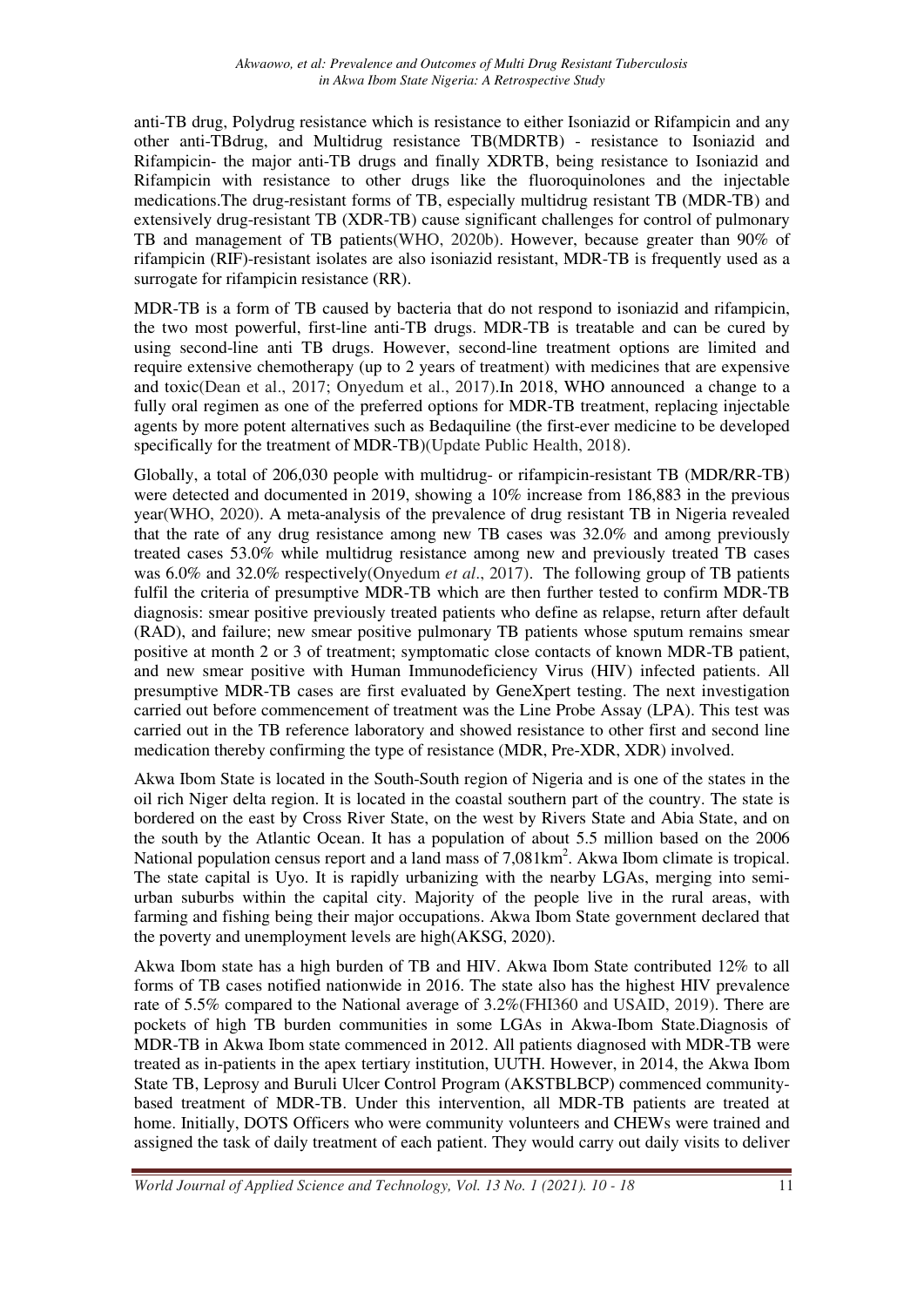injectable second line treatment drugs over a period of two years until the patient was cured or died. They also educated them on the compliance and side effects of the drugs. With the introduction of oral drugs for MDR-TB, the program design has changed.

With the introduction of the all-oral regimen for MDRTB treatment in 2020, all patients receive their treatment as DOTS in specially designated centres for MDRTB in the state.To commence this regimen, patients require baseline investigations such as Electrocardiogram, Hepatitis B surface antigen, Hepatitis C, Electrolyte, urea and creatinine, Full Blood Count, Fasting Blood sugar, Chest xray, liver function test, Serum Amylase and pregnancy test for women of reproductive age.However, the Line Probe Assay (LPA), is the most important investigation carried out before commencement of treatment as it shows resistance to other 2nd line medications. This distinguishes the type of resistance (MDR, Pre-XDR, XDR) involved and henceimprove the choice of medications to be used.This test is carried out in the TB reference laboratory, located outside the state. The nearest reference Laboratories include Calabar, Port Harcourt and Amachara. However, monthly, all DRTB patients are seen in these four centers located in Uyo, Ikot Ekpene, Oron and Eket(Update Public Health, 2018).

There is currently no published information about treatment outcomes in patients with DR-TB in Akwa Ibom, Nigeria. The aim of this study was to determine the prevalence and assess treatment outcomes among patients with Gene Xpert and culture-confirmed MDR-TB in Akwa Ibom state, Nigeria between 2012 and 2020.

### **METHOD**

The registers used for the study were obtained from two sources in Akwa Ibom. The first register was in the MDR-TB ward which is an inpatient setting, under the Department of Internal Medicine in UUTH. The second register was obtained from the DRTB office of the AKSTBLBCP, which documents community-based treatment of MDR-TB cases. Information from the two registers were synchronized to arrive at our findings.

A retrospective review of the TB registers of patients screened for *Mycobacterium tuberculosis* and RR-TB using Xpert MTB/RIF assay at the University of Uyo Teaching Hospital and the State Ministry of Health MDR-TB Register between January 1, 2012 and December 31, 2020 was conducted. This included all patients starting treatment with second-line TB drugs for confirmed or presumptive MDR-TB.

Data collection was done via a standardized abstraction chart. The variables abstracted included: demographic characteristics; previous TB treatment exposure; HIV serostatus; results of sputum AFB, sputum culture and GeneXpert analysis. In our study, we assessed the overall prevalence of MDR-TB for the study period to be the average prevalence of MDR-TB in the 8 years of the study period. The prevalence for each year was calculated as the number of confirmed MDR-TB cases divided by the total number of confirmed TB cases in the state. All cases were notified and obtained from the AKSTBLBCP registers.

Data collected were entered into an excel spreadsheet and analyzed using IBM SPSS version 22 (New York). Results were presented in tables as frequencies and percentages. Continuous data was presented using mean and standard deviation. Cox regression analysis was used to calculate odds ratio for association between treatment outcomes and variables.

Ethical clearance for the study was sought and obtained from the Institutional Health and Ethics Research Committee of University of Uyo Teaching Hospital. Permission was also obtained from the AKS Ministry of Health.

## **RESULTS**

A total of 226 individuals were diagnosed with MDR-TB in Akwa Ibom state between 2012 and 2020. As shown in table 1, majority were aged 21-40 years (53.1%) and the mean age was  $37.5 \pm 14.8$ . Most were male (65.5%), and were newly diagnosed patients (63.4%). There was a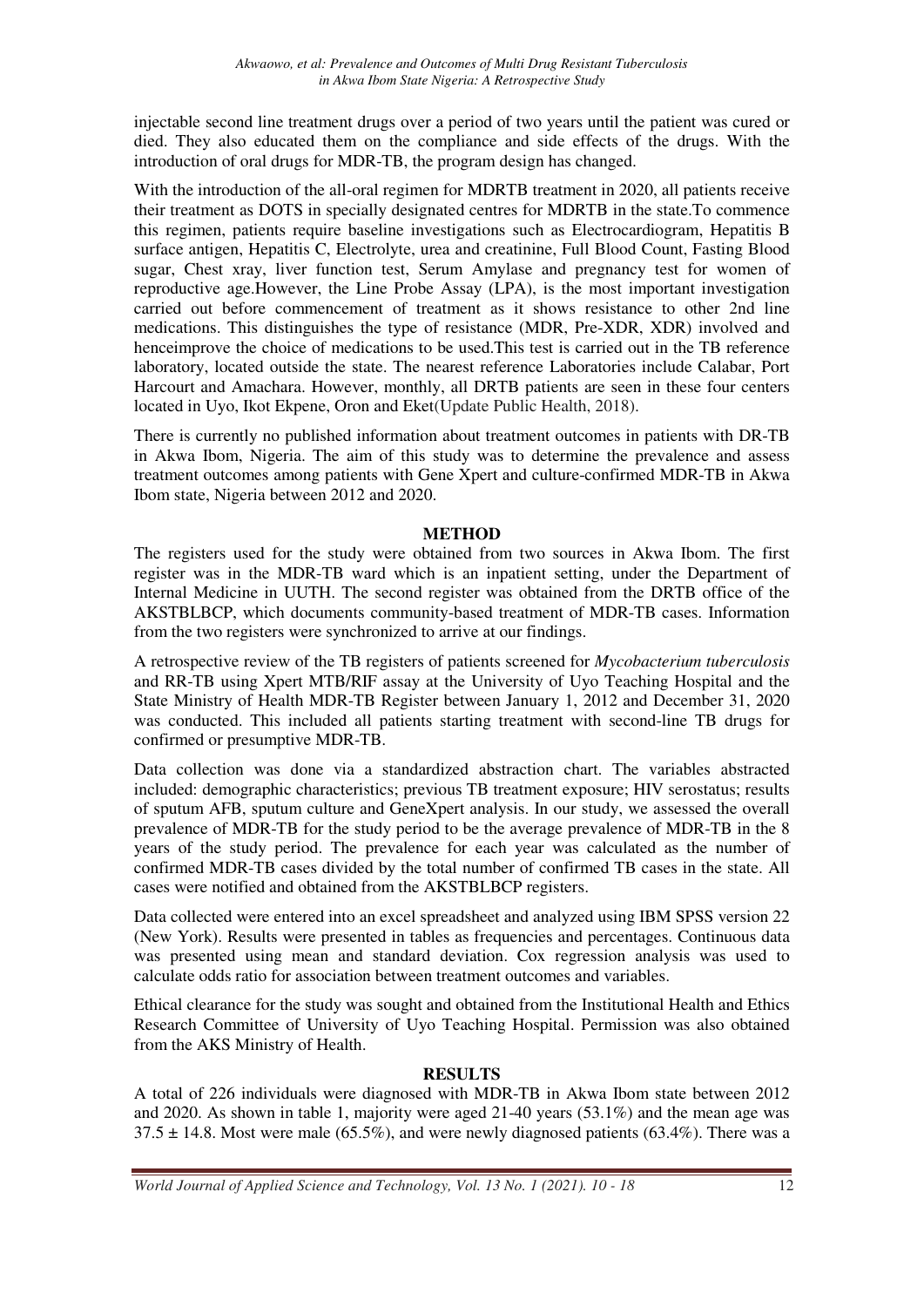statistical difference in the mean age between the males and female patients in the study. Most of the data was obtained from the State Ministry of Health (SMOH).

| Demographic characteristic           | Frequency $(n=226)$ | Percent $(\% )$ |
|--------------------------------------|---------------------|-----------------|
| Age                                  |                     |                 |
| <20                                  | 24                  | 10.6            |
| $21-40$                              | 120                 | 53.1            |
| $41-60$                              | 67                  | 29.6            |
| $>60$                                | 15                  | 6.6             |
| Mean                                 | $37.5 \pm 14.8$     |                 |
| <b>Sex</b>                           |                     |                 |
| Female                               | 78                  | 34.5            |
| Male                                 | 148                 | 65.5            |
| Treatment site                       |                     |                 |
| <b>SMOH</b>                          | 166                 | 73.5            |
| <b>UUTH</b>                          | 60                  | 26.5            |
| Previous treatment $(n=148)$         |                     |                 |
| <b>Yes</b>                           | 34                  | 23.0            |
| N <sub>0</sub>                       | 114                 | 77.0            |
| Registration group $(n=219)$         |                     |                 |
| Newly diagnosed                      | 137                 | 63.4            |
| Treatment after failure              | 16                  | 7.4             |
| Treatment after loss to follow up    | 13                  | 6.0             |
| Other previously treated TB patients | 43                  | 19.9            |
| Transferred in from another center   | 7                   | 3.2             |

Table 1: Sociodemographic characteristics of MDR-TB patients in AKS

All patients showed resistant patterns on Gene Xpert. Of the 226 patients, Acid fast bacilli (AFB) was done for 128, out of which about half showed positive results. Also 110 patients had sputum culture done with 51.8% positive. A little over a third of the patients were HIV positive (37.6%) (Table 2).

Table 2: Investigation results and HIV status of MDRTB Patients in AKS

|                               | <b>Frequency</b> | Percentage $(\% )$ |
|-------------------------------|------------------|--------------------|
| <b>Gene Xpert (Resistant)</b> | 226              | 100.0              |
| Acid fast Bacilli (n=128)     |                  |                    |
| Positive                      | 63               | 49.2               |
| Negative                      | 65               | 50.8               |
| Sputum culture $(n=110)$      |                  |                    |
| Positive                      | 57               | 51.8               |
| Negative                      | 50               | 45.5               |
| Contaminated                  | 3                | 2.7                |
| $HIV$ status (n=209)          |                  |                    |
| Positive                      | 79               | 37.8               |
| Negative                      | 130              | 62.2               |

Figure 1 shows the trend in MDR-TB prevalence in AKS between 2012 and 2020. The total number of confirmed MDR-TB cases was 226, and confirmed TB cases was 26,761. Thus, the overall prevalence of MDR-TB during the study period was 0.85%. The prevalence of MDR-TB in the state remained stable until 2017 where it there was an upsurge, peaking in 2018 at 2.2%. Afterwards, a gradual decline was observed uptill 2020.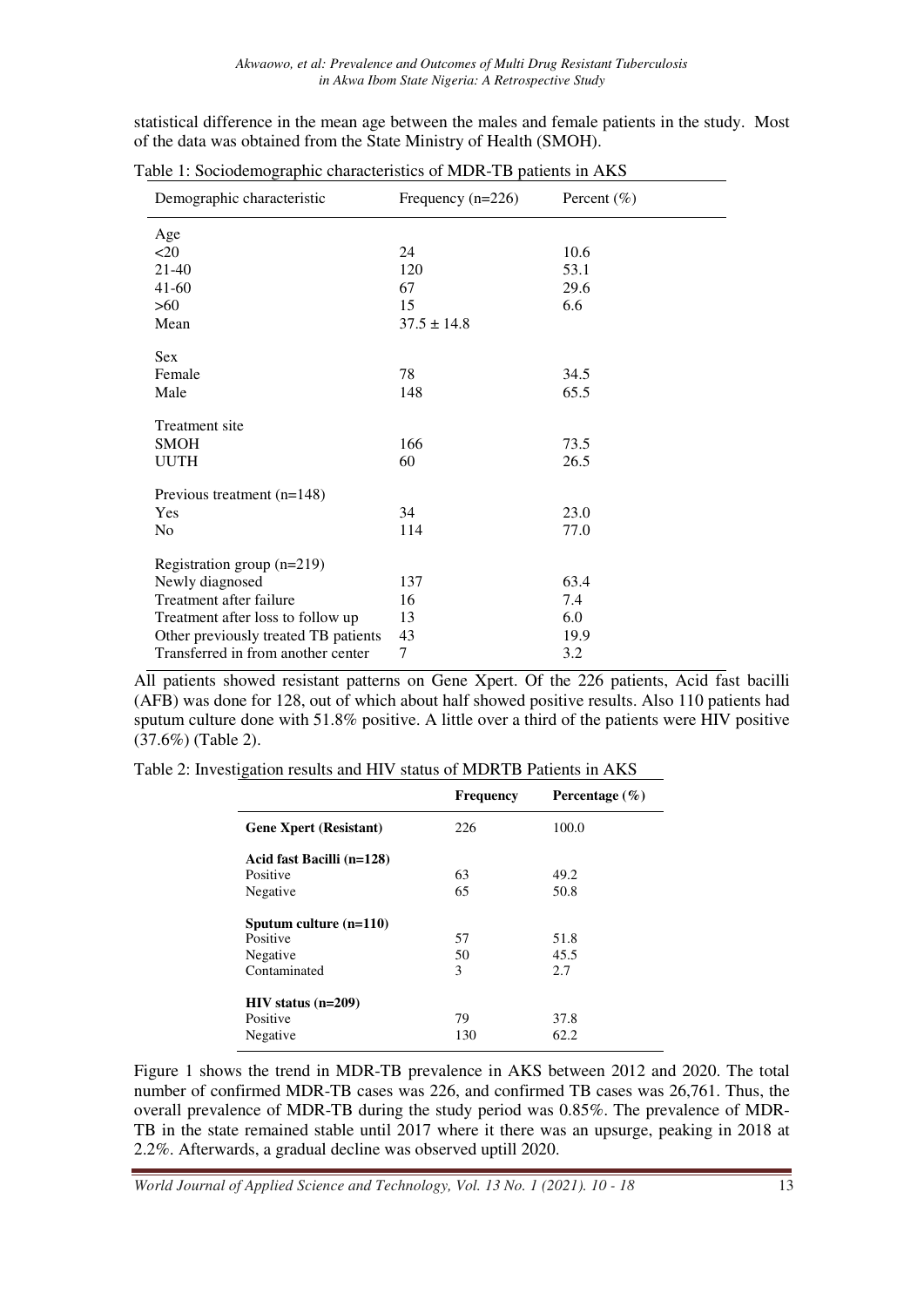

Figure 1: Trend in MDR MDR-TB in Akwa Ibom state, Nigeria.

Treatment regimen for 207 of the respondents was found in register. Majority of the patients were treated using the standard regimen for MDR-TB 199 (96.1%), while 3.9% were treated using individualized regimen. Of these, 7 (3.4%) were treated with Bedaquilline while 1 (0.5%) was treated with Delamanid.

For the outcome of treatment, only about half of the patients in both treatment centers were using individualized regimen. Of these, 7 (3.4%) were treated with Bedaquilline while 1 (0.5%) was treated with Delamanid.<br>For the outcome of treatment, only about half of the patients in both treatment centers were cured centers. In UUTH, 15% defaulted from treatment while 7.4% of those treated in SMOH were lost to follow up (table 3). Outcomes for 85(51.2%) of the patients seen in the SMOH register were unavailable. . In UUTH, 15% defaulted from treatment while 7.4% of<br>follow up (table 3). Outcomes for 85(51.2%) of the patinavailable.<br>Table 3: Outcome of treatment

|                                 | <b>Frequency</b> | Percentage |  |  |
|---------------------------------|------------------|------------|--|--|
| $UUTH$ (n=60)                   |                  |            |  |  |
| Cured                           | 41               | 68.3       |  |  |
| Defaulted (left against medical | 9                | 15         |  |  |
| advice)                         | 9                | 15         |  |  |
| Died                            | $\mathbf{1}$     | 1.7        |  |  |
| Transferred                     |                  |            |  |  |
| $SMOH$ (n=81)                   |                  |            |  |  |
| Cured                           | 50               | 61.7       |  |  |
| Treatment completed             | 9                | 11.1       |  |  |
| <b>Treatment failure</b>        | $\mathbf{1}$     | 1.2        |  |  |
| Loss to follow up               | 6                | 7.4        |  |  |
| Referred                        | $\overline{2}$   | 2.5        |  |  |
| Died                            | 13               | 16.0       |  |  |
| Total $(n=141)$                 |                  |            |  |  |
| Cured                           | 91               | 64.5       |  |  |
| Treatment completed             | 9                | 6.4        |  |  |
| Defaulted/loss to follow up     | 15               | 10.6       |  |  |
| Treatment failure               | 1                | 0.7        |  |  |
| Transferred/referred            | 3                | 2.1        |  |  |
| Died                            | 22               | 15.6       |  |  |

Table 4 shows the distribution of outcome of treatment by the characteristics of the patients. Those over 60 years of age had the highest proportion of cure (75.0%), followed by those less Table 4 shows the distribution of outcome of treatment by the characteristics of the patients.<br>Those over 60 years of age had the highest proportion of cure (75.0%), followed by those less<br>than 20 years of age (68.8%), whi death (18.2%). A higher proportion of females (70.3%) were cured compared to males (62.5%),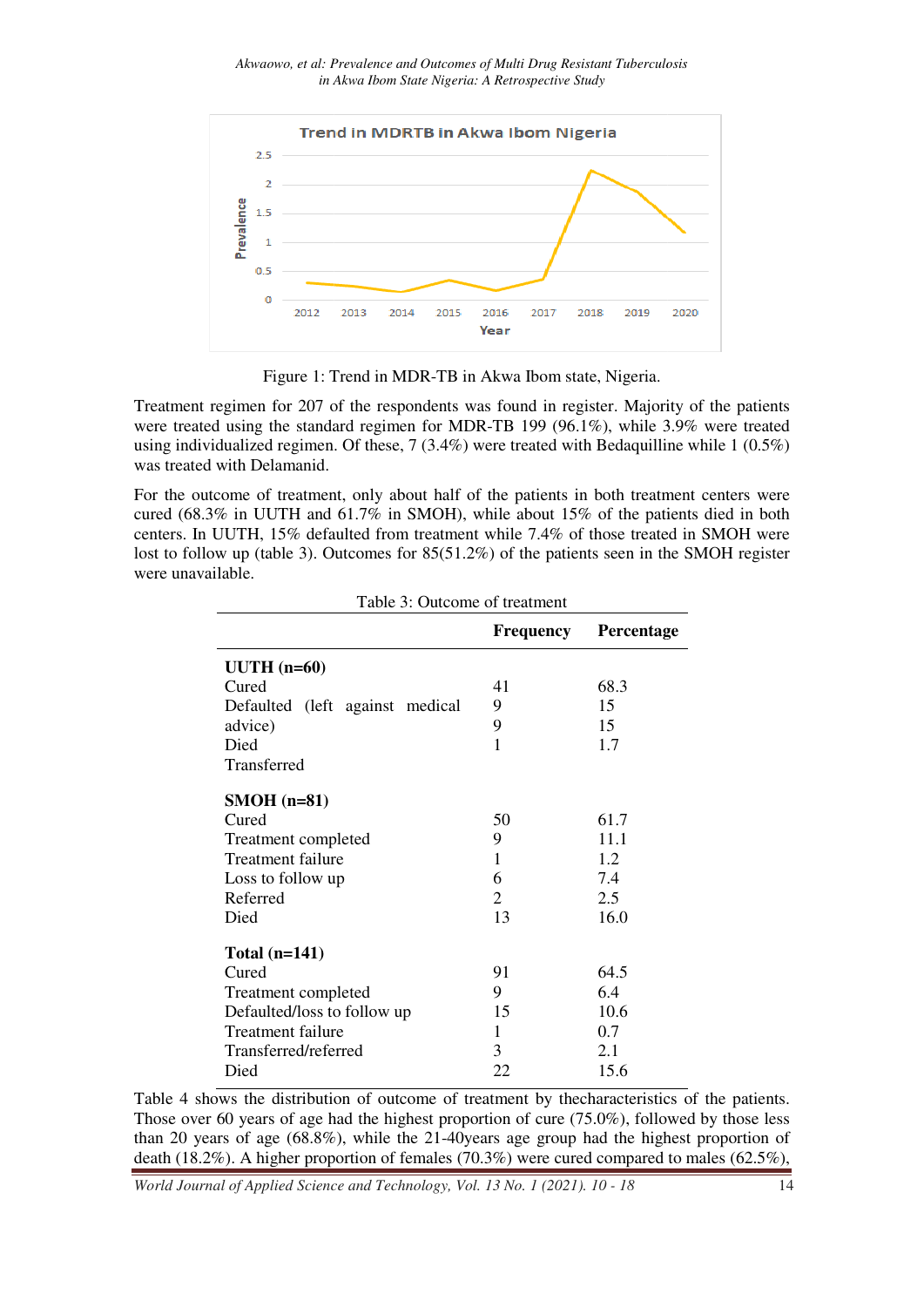and a higher proportion of males were lost to follow-up (12.5%) compared to females (5.4%). Thirty-three (64.7%) of HIV positive patients were cured after treatment, while 69.5% of the HIV negative patients were cured. However, one of these associations were statistically significant on regression analysis.

| Sociodemographic<br>characteristics | <b>Cured</b> | Treatment<br>completed | Loss<br>to<br>follow up | <b>Treatment</b><br>failed | <b>Died</b> | <b>OR (95% CI)</b>       | P value   |
|-------------------------------------|--------------|------------------------|-------------------------|----------------------------|-------------|--------------------------|-----------|
| Age                                 |              |                        |                         |                            |             |                          |           |
| $20$                                | 11(68.8)     | 1(6.2)                 | 2(12.5)                 | 0(0.0)                     | 1(6.2)      | $0.08(-1.95-2.11)$       | 0.937     |
| $21-40$                             | 47(64.4)     | 5(6.8)                 | 7(9.6)                  | 1(1.4)                     | 12(16.4)    | $0.67(-1.01-2.34)$       | 0.436     |
| $41-60$                             | 27(61.5)     | 2(4.5)                 | 6(13.6)                 | 0(0.0)                     | 8(18.2)     | $0.86(-0.84-2.56)$       | 0.322     |
| >60                                 | 6(75.0)      | 1(12.5)                | 0(0.0)                  | 0(0.0)                     | 1(12.5)     | ٠                        |           |
| <b>Sex</b>                          |              |                        |                         |                            |             |                          |           |
| Female                              | 26(70.3)     | 1(2.7)                 | 2(5.4)                  | 1(2.7)                     | 5(13.5)     | $0.39(-0.57-1.35)$       | 0.425     |
| Male                                | 65(62.5)     | 8(7.7)                 | 13(12.5)                | 0(0.0)                     | 17(16.3)    | $\overline{\phantom{a}}$ |           |
| <b>Previous treatment</b>           |              |                        |                         |                            |             |                          |           |
| Yes                                 | 17(65.4)     | 4(15.4)                | 1(3.8)                  | 1(3.8)                     | 2(7.7)      | $-0.73(-1.34-0.89)$      | 0.371     |
| N <sub>o</sub>                      | 33(63.3)     | 4(7.5)                 | 6(11.3)                 | 0(0.0)                     | 10(18.9)    | ٠                        |           |
| <b>HIV</b> status                   |              |                        |                         |                            |             |                          |           |
| Positive                            | 32(64.0)     | 3(6.0)                 | 6(12.0)                 | 1(2.0)                     | 8(16.0)     | $0.28(-0.89-0.76)$       | $P=0.597$ |
| Negative                            | 55 (70.5)    | 5(6.4)                 | 6(7.7)                  | 0(0.0)                     | 12(15.4)    | $\overline{a}$           |           |

Table 4: Analysis of treatment outcomes and patient characteristics

### **DISCUSSION**

This study aimed to identify the outcome of MDR-TB in Akwa Ibom state, Nigeria, between 2012 and 2020. Using the MDR-TB registers, a retrospective analysis of patients seen was carried out. Two hundred and twenty-six (226) persons were diagnosed with MDR-TB, majority were aged 21-40 years, male, and newly diagnosed patients. About half of the patients had AFB testing and sputum culture done and half of these were positive. A little over a third of the patients were HIV positive. Majority of the patients were treated using the standard regimen for MDR-TB, Outcomes showed that about two thirds of the patients in both treatment centers were cured and while fifteen percent of the patients died in both centers.

The proportion of males in this study was nearly double that of females. This is in agreement with the fact that being male has been identified as a risk factor for TB(Marçôa *et al*., 2018; Pokam *et al*., 2013).A similar study reported a 60.5% prevalence of MDR-TB among males compared to 39.5% among females (Uzoewulu *et al.*, 2014). Majority of the patients were between 21-40 years. This age category and the mean age are similar to that seen in a previous study (Uzoewulu *et al.*, 2014). These are young people in their productive ages, which implies compromise of productivity.

Several studies have established that previous treatment with anti-TB therapy is an important risk factor for inducing TB-drug resistance (Onyedum *et al*., 2017). In contrast to these findings, our study showed that nearly two-thirds of the patients with MDR-TB were newly diagnosed TB patients with no previous exposure to anti-tuberculous drugs. This finding suggests that the patients were primarily exposed to multi-drug resistant *M. tb* strains ab initio. Similar findings were seen in Eastern African Republic of DRC and Djibouti, where over 45% of DR-TB patients had no prior TB history or treatment(Boyer-Cazajous *et al.*, 2014; Bulabula *et al.*, 2019).

A little over a third of the patients were HIV positive In a similar study, 33.8% of the participants were positive for HIV infection, out of which twenty-six (12.6%) had co-infection of tuberculosis and HIV (Oyedeji *et al.*, 2020). This is in contrast to a study in Zimbabwe, where over half of the MDR-TB patients (52.8%) were HIV positive (Gonah and Maphosa, 2020). Due to their compromised immune system, HIV-infected patients have been found to be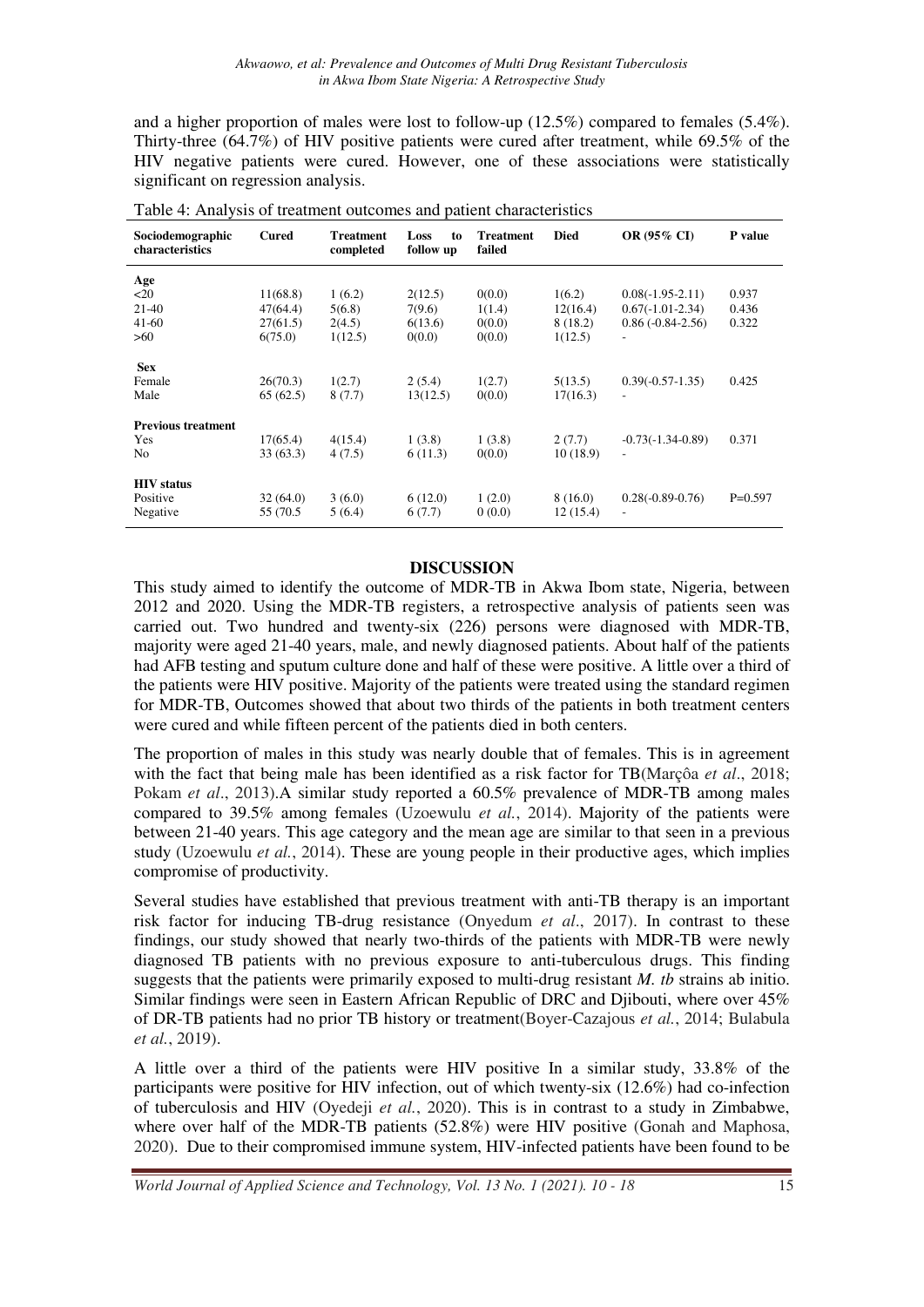at a higher risk of developing latent TB activation and resultant unfavorable treatment outcomes, such as treatment failure (WHO, 2014). Also, poor adherence to treatment may contribute to the development of multidrug resistance, due to higher pill burden, overlapping or additive adverse drug reactions (ADRs) and drug–drug interactions (Singh *et al.*, 2020).

This prevalence of MDRTB in this study was 0.85%.This was similar to a previous study which reported that the prevalence of MDR-TB was 0.5% among new cases and 2.3% among previously treated cases (Iem *et al*., 2019).Also, a pooled prevalence of MDRT-TB of 2.1% was demonstrated among new cases of TB in Sub-Saharan Africa (SSA) by a meta-analysis (Musa *et al*., 2017).Our findings were, however,low compared to many studies in our environment.In a systematic review of the prevalence of MDRTB in Nigeria, multidrug resistance among new and previously-treated cases was 6.0% and 32.0%respectively(Onyedum *et al.*, 2017).In a study among patients in a Chest Clinic, the prevalence of MDR-TB from the fifty-seven isolates was 10.5% (Oyedeji *et al.*, 2020).Even higher results have been documented by other studies, including an overall prevalence of MDR-TB of 28.1%(Mdivani *et al.*, 2008). Previously treated and new cases had a prevalence of 7.0% and 3.5% MDR-TB, respectively. The study highlighted a high prevalence of MDR-TB among the study population. History of previous TB treatment was associated with MDR-TB(Daniel and Osman, 2011).

Majority of the patients received standard regimen for MDR-TB treatment. In this scenario, individual drug sensitivity testing (DST) is not done. Instead, data from representative patient populations are used to base regimen design. All patients that fall into a particular category receive the same regimen. On the other hand, each regimen is based on the patient's past history of TB treatment and individual DST results in Individualized regimen (WHO, 2014). Standardized regimens are more commonly used, especially in resource poor setting where DST is only limited to one or two first line medications (World Health Organization, 2014). Two new drugs, Bedaquiline and Delamanid were recently added to manage difficult-to-treat MDR-/XDR-TB cases. A high proportion of unsuccessful treatment outcome (43%) was observed among patients who were enrolled in standardized treatment regimens as reported by a systematic review (Kibret *et al*., 2017).

Outcomes for TB have been rather mixed as some studies have shown high cure rates as well as a high mortality rate. Cure was achieved in 83% and 74% of patients on 9- versus 20/24 months MDR-TB regimens respective(Bulabula et al., 2019). A meta-analysis of 14 studies reported a 55.6% cure rate and 63.5% treatment completed rate. Also, they reported that 12.6% of the patients died, 14.2% defaulted from therapy, and 7.6% failed therapy (Kibret *et al*., 2017). In our study, 64.5% of the patients achieved cure, while 15.6% died. This shows that patients with MDR-TB exhibited a low treatment success rate compared to the World Health Organization 2015 target of at least 75 to 90% (World Health Organization, 2011).About one tenth of the patients defaulted treatment which could possibly explain the spread of the MDR-TB strain in the population, leading to the high prevalence of new cases among MDR-TB cases.

On multivariable regression analysis, we found no significant association between the patient characteristics and their treatment outcomes. A similar study in South Africa however, found that male sex, low weight at diagnosis, and poor oral drug adherence were associated with unfavorabletreatment outcome; however, injectable drug adherence, positive baseline smear and HIV status were not associated with treatment outcome (Elliott *et al*., 2014). In addition to this, Saha *et al.* reported that younger age and resistance to fewer drugs were associated with favorable outcomes (Saha *et al*., 2017).

## **Limitations**

This study was retrospective and relied on the records maintained routinely in the MDR-TB diagnosis and treatment centers. As expected of data-based studies, we had missing data and thus could adequately report on the outcomes for some patients on the registers. However, the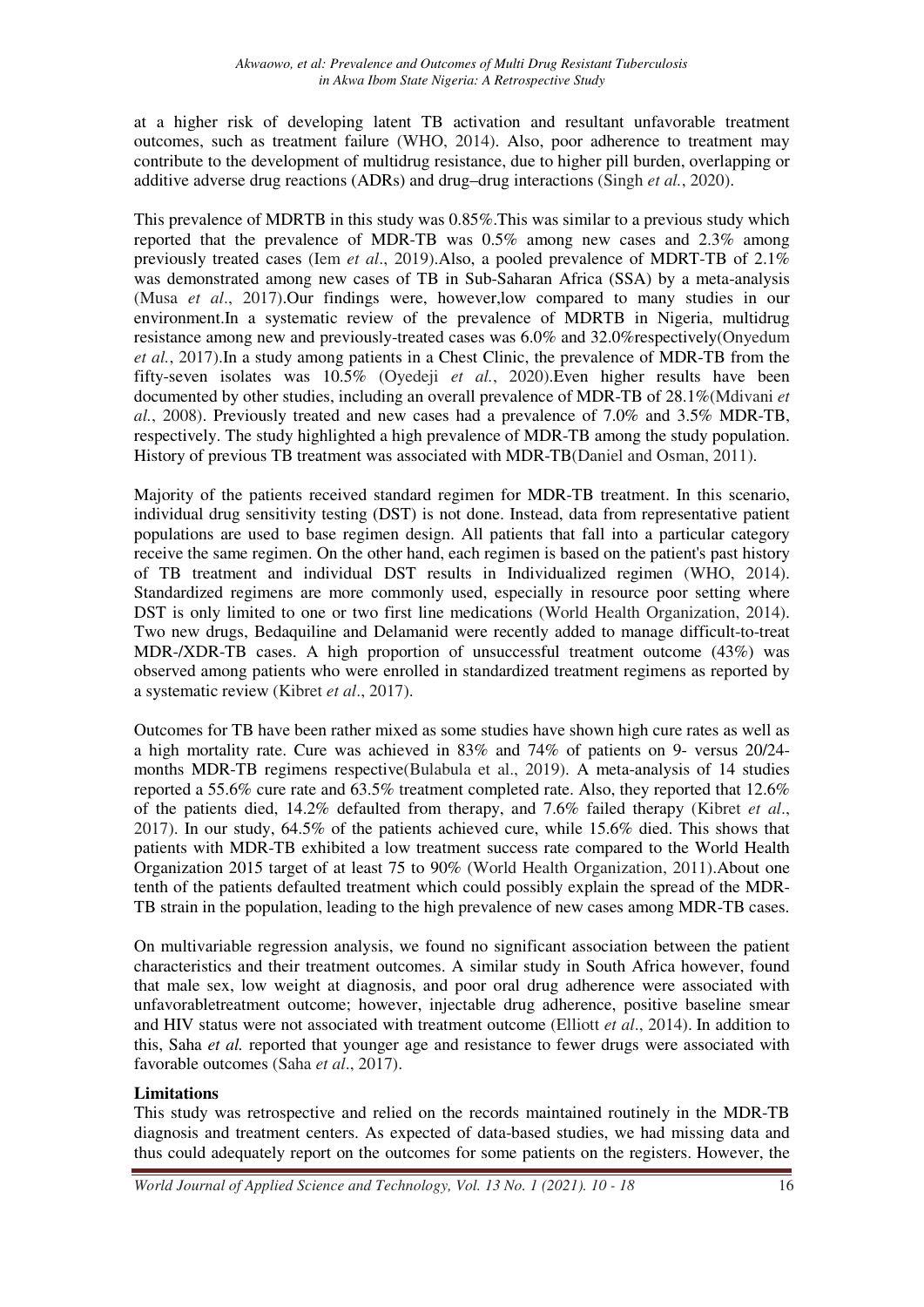program managers reassured us that the database captured all patients as they were supervised with routine and periodic checks to ensure minimal loss to follow up.

### **CONCLUSION**

The prevalence of MDR-TB in this study was found to be 0.85%. Majority of the patients were aged 21-40 years, male, newly diagnosed TB cases, and had no prior exposure to TB medications. Over a tenth of the patients defaulted from treatment, and about 15% died, which is a serious public health concern that needs to be addressed urgently. On multivariable regression analysis, none of the patients' characteristics had significant association with their treatment outcome. Our findings revealed a low MDR-TB treatment success rate among patients, when compared to the WHO target of 75-90%.

We recommend improved surveillance and control of MDR-TB, especially in the light of the oral drug regimen. Proper monitoring of DOTS programs should be emphasized by the TB Control program as TB naïve patients comprised the majority of those with MDR-TB. Adequate contact tracing for early detection and treatment of infected contacts to reduce spread of primary TB.Finally, prompt initiation of patients to care by making LPA testing readily available for ease of diagnosis of type of DRTB.

#### **REFERENCES**

- AKSG, 2020. Population of Akwa Ibom State [WWW Document]. URL https://www.aksgonline.com/about\_people\_population.html (accessed 4.22.21).
- Boyer-Cazajous, G., Martinaud, C., Déhan, C., Hassan, M.O., Gaas, Y., Chenilleau-Vidal, M.- C., Soler, C., 2014. High prevalence of multidrug resistant tuberculosis in Djibouti: a retrospective study. The Journal of Infection in Developing Countries 8, 233–236. https://doi.org/10.3855/jidc.3837
- Bulabula, A.N.H., Nelson, J.A., Musafiri, E.M., Machekano, R., Sam-Agudu, N.A., Diacon, A.H., Shah, M., Creswell, J., Theron, G., Warren, R.M., Jacobson, K.R., Chirambiza, J.-P., Kalumuna, D., Bisimwa, B.C., Katoto, P.D.M.C., Kaswa, M.K., Birembano, F.M., Kitete, L., Grobusch, M.P., Kashongwe, Z.M., Nachega, J.B., 2019. Prevalence, Predictors, and Successful Treatment Outcomes of Xpert MTB/RIF-identified Rifampicin-resistant Tuberculosis in Post-conflict Eastern Democratic Republic of the Congo, 2012-2017: A Retrospective Province-Wide Cohort Study. Clin Infect Dis 69, 1278–1287. https://doi.org/10.1093/cid/ciy1105
- Daniel, O., Osman, E., 2011. Prevalence and risk factors associated with drug resistant TB in South West, Nigeria. Asian Pac J Trop Med 4, 148–151. https://doi.org/10.1016/S1995- 7645(11)60057-6
- Dean, A.S., Cox, H., Zignol, M., 2017. Epidemiology of Drug-Resistant Tuberculosis. Adv Exp Med Biol 1019, 209–220. https://doi.org/10.1007/978-3-319-64371-7\_11
- Elliott, E., Draper, H.R., Baitsiwe, P., Claassens, M.M., 2014. Factors affecting treatment outcomes in drug-resistant tuberculosis cases in the Northern Cape, South Africa. Public Health Action 4, 201–203. https://doi.org/10.5588/pha.14.0029
- FHI360, USAID, 2019. Implementing The Surge HIV Response In Akwa Ibom: An Accelerated HIV Epidemic Control Drive.
- Gonah, L., Maphosa, T.M., 2020. Association of MDR-TB treatment outcomes and HIV status in Zimbabwe: A retrospective study. Cogent Medicine 7, 1783129. https://doi.org/10.1080/2331205X.2020.1783129
- Iem, V., Dean, A., Zignol, M., Vongvichit, P., Inthavong, D., Siphanthong, S., Sorsavanh, T., Kim, S.J., Shin, S., Sébert, J., Chittamany, P., 2019. Low prevalence of MDR-TB in Lao PDR: results from the first national anti-tuberculosis drug resistance survey. Trop Med Int Health 24, 421–431. https://doi.org/10.1111/tmi.13205
- Kibret, K.T., Moges, Y., Memiah, P., Biadgilign, S., 2017. Treatment outcomes for multidrugresistant tuberculosis under DOTS-Plus: a systematic review and meta-analysis of